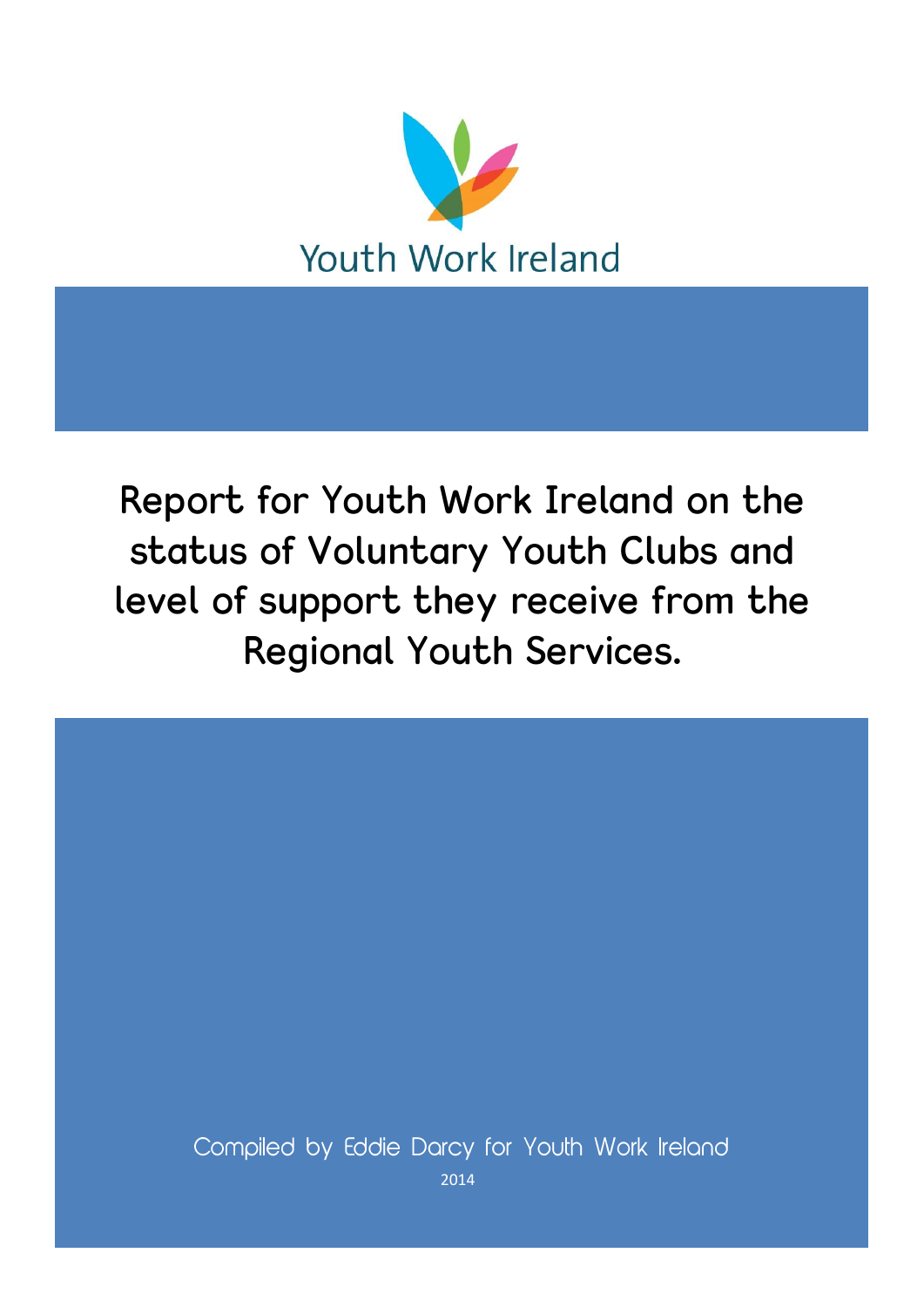# **Report for Youth Work Ireland on the status of Voluntary Youth Clubs and level of support they receive from the Regional Youth Services**.

Following on from a discussion document prepared and circulated by Patrick Burke, CEO, Youth Work Ireland titled **"***Strategy for the Promotion and Support of Club based Volunteer Led Youth Work in the Context of the National Quality Standards Framework for Clubs"* in February 2013 and subsequently considered by the Board and Regional Directors Network. It was agreed that a brief baseline study was needed to gain a national picture of Youth Work Ireland Club Work. A questionnaire was circulated to all Member Youth Services in January 2013.

## **May 2014**

**.** 

The Report is based upon information provided by a brief questionnaire completed by 17 of the 22 Regional Youth Services<sup>1</sup>. The Report is intended as a discussion document which will assist Youth Work Ireland in their development of an Integrated Youth Service Model. 2014 has been designated as the "Year of the Club" so it is particularly appropriate that the position and status of the Voluntary Youth Club within an integrated map of Youth Work provision is identified and reviewed.

 $118$  responses from Member Youth Services received, one of which does not have voluntary clubs. The research is based on 17 Member Youth Services.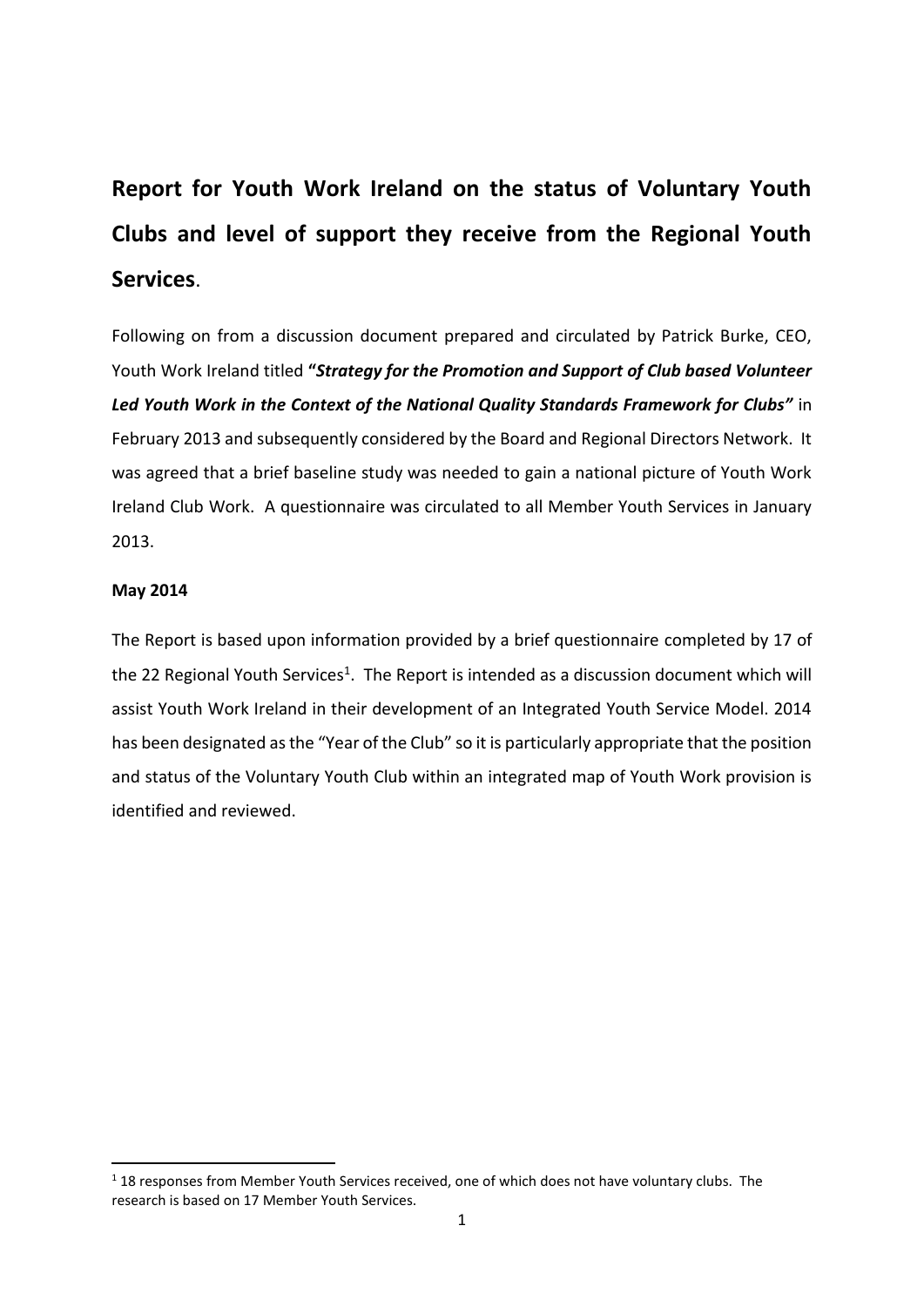| <b>Members</b>                                               | <b>Questionnaire received?</b> |
|--------------------------------------------------------------|--------------------------------|
| <b>Canal Communities Regional Youth Service</b>              | Yes                            |
| <b>Carlow Regional Youth Service</b>                         | Yes                            |
| <b>Clare Youth Service</b>                                   | Yes                            |
| <b>CDYS Youth Work Ireland</b>                               | Yes                            |
| <b>Youth Work Ireland Cork</b>                               | No (no clubs)                  |
| <b>Donegal Youth Service</b>                                 | Yes                            |
| <b>Ferns Diocesan Youth Service</b>                          | Yes                            |
| Youth Work Ireland Galway                                    | Yes                            |
| <b>Kildare Youth Services</b>                                | Yes                            |
| <b>Kerry Diocesan Youth Service</b>                          | Yes                            |
| <b>Youth Work Ireland Laois</b>                              | <b>No</b>                      |
| <b>Limerick Youth Service</b>                                | Yes                            |
| Youth Work Ireland Longford                                  | <b>No</b>                      |
| <b>Youth Work Ireland Louth</b>                              | Yes                            |
| <b>Meath Youth Federation</b>                                | Yes                            |
| <b>Midlands Regional Youth Service</b>                       | Yes                            |
| Youth Work Ireland Monaghan                                  | <b>No</b>                      |
| <b>North Connaught Youth and Community Services</b>          | Yes                            |
| <b>Ossory Youth</b>                                          | Yes                            |
| <b>Youth Work Ireland Roscommon</b>                          | Yes                            |
| <b>Tipperary Regional Youth Service</b>                      | Yes                            |
| <b>Waterford and South Tipperary Community Youth Service</b> | Yes                            |

## *Review of data compiled from the Youth Work Ireland Questionnaire.*

The question that evokes the most interest and interesting responses was Q11. *What is your vision for the place of club work in your Region?* The response to this question appears to demonstrate genuine interest and at the same time considerable concern for the work of developing and supporting voluntary youth clubs throughout the country. I believe the responses to this question highlight the position of club work within the Regions at the present. For this reason, I have decided to highlight this particular question and place it at the beginning of the report.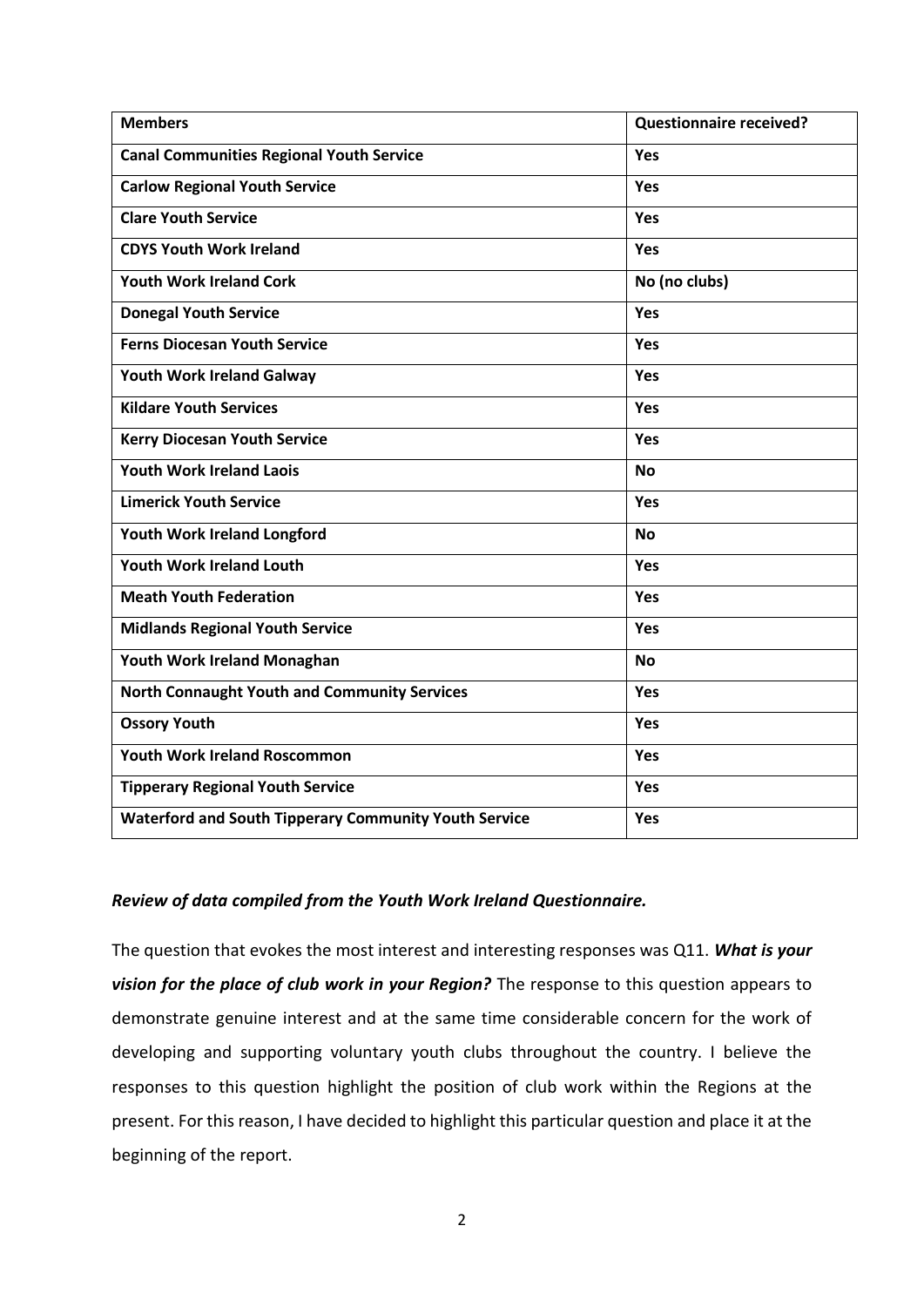# **Q11. What is your vision for the place of club work in your Region?**

This question produced a number of interesting responses out of which some key themes emerged.

These included:

- **A.** Voluntary Clubs and the Service's role in supporting them need a much higher profile and status, both within the Organisation and outside it.
- **B.** The role that Voluntary Clubs play in contributing to youth work provision within a Region needs to be recognised and integrated into a wider model of provision, which should include other service provided by the Youth Service (e.g. Youth Projects, Garda Diversionary Projects and Youth Information Services)
- **C.** The role our staff play in developing and supporting Voluntary Youth Clubs should be integrated into our Strategic Planning and the work plan of the Service.
- **D.** The importance of the Voluntary Club to local communities, especially in rural areas.
- **E.** Recognition of the role that volunteers play and the important contribution they make in the lives of young people.
- **F.** Remember our roots—that the Organisation grew out of a Federation of Youth Clubs.

I have included a number of quotes to better capture the sentiment expressed by the responses.

## **Our vision:**

"To increase the number of volunteers to better enhances the quality of youth work for our young people"

"To set up a County club network"

"Increase involvement of the clubs with our youth service"

"Increase the number of clubs significantly  $-$  give club work a higher profile, more resources…….ensure it is part of our strategic plan"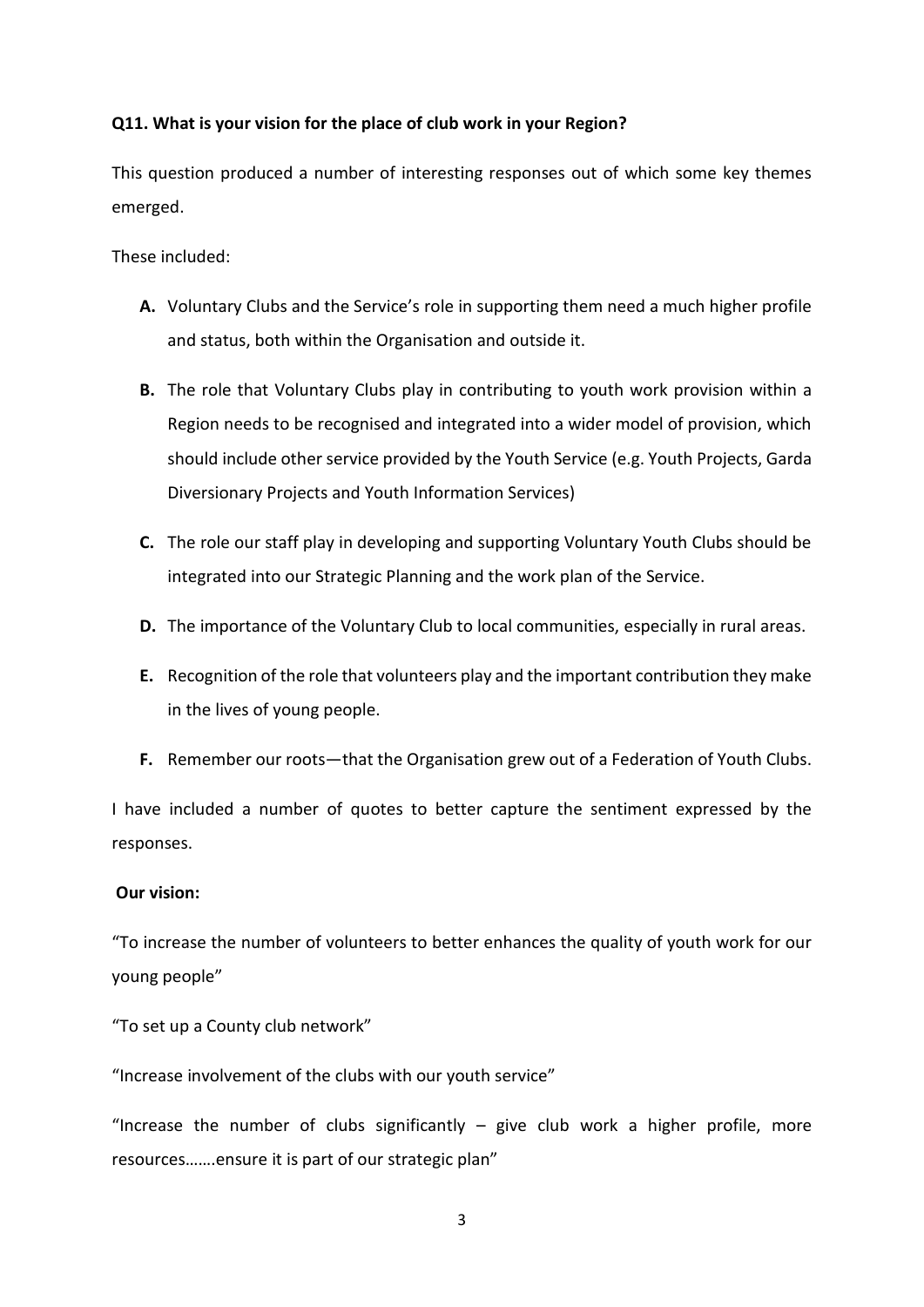"Ensure club work remains central to the work of our service….equal status with other work……secure extra resources to provide the required level of support for clubs."

"It's at the heart of what we do…….we need to develop a more integrated service……….to prioritise grassroot development….the promotion of club work in every village/town."

"forms the basis of our work"

"…..essential part of an integrated service…….need to offer a better quality service to sustain clubs

"……core to the delivery of youth work……..back to our roots i.e. supporting voluntary clubs…….need to integrated our service (universal and targeted ) ……..youth clubs are central to our work".

"need to integrate the clubs more with the 'Organisation'……..share good practice, discuss challenges……….make the clubs feel part of an overall strategy."

"…club work ….life blood of youth work in Limerick….access for most young people to youth work…….important part of community life especially in rural areas."

"need to develop more clubs in rural areas….provide better support for volunteers."

"club work is universal youth work….need to focus on themes not just fun/social activities".

"….need to support volunteers to provide better quality youth work in local communities, not just traditional youth clubs…..perhaps issue based work…., youth clubs are a gateway to other activities…..need for clubs to see themselves as an integral part of the youth service."

"better integration between clubs and projects….."

."……clubs should be central aspect of what we do…….provide all communities with an opportunity to develop vibrant clubs so young people have access across the county"

It appears obvious that there is a sense that the status and importance of supporting voluntary clubs has slipped over the years.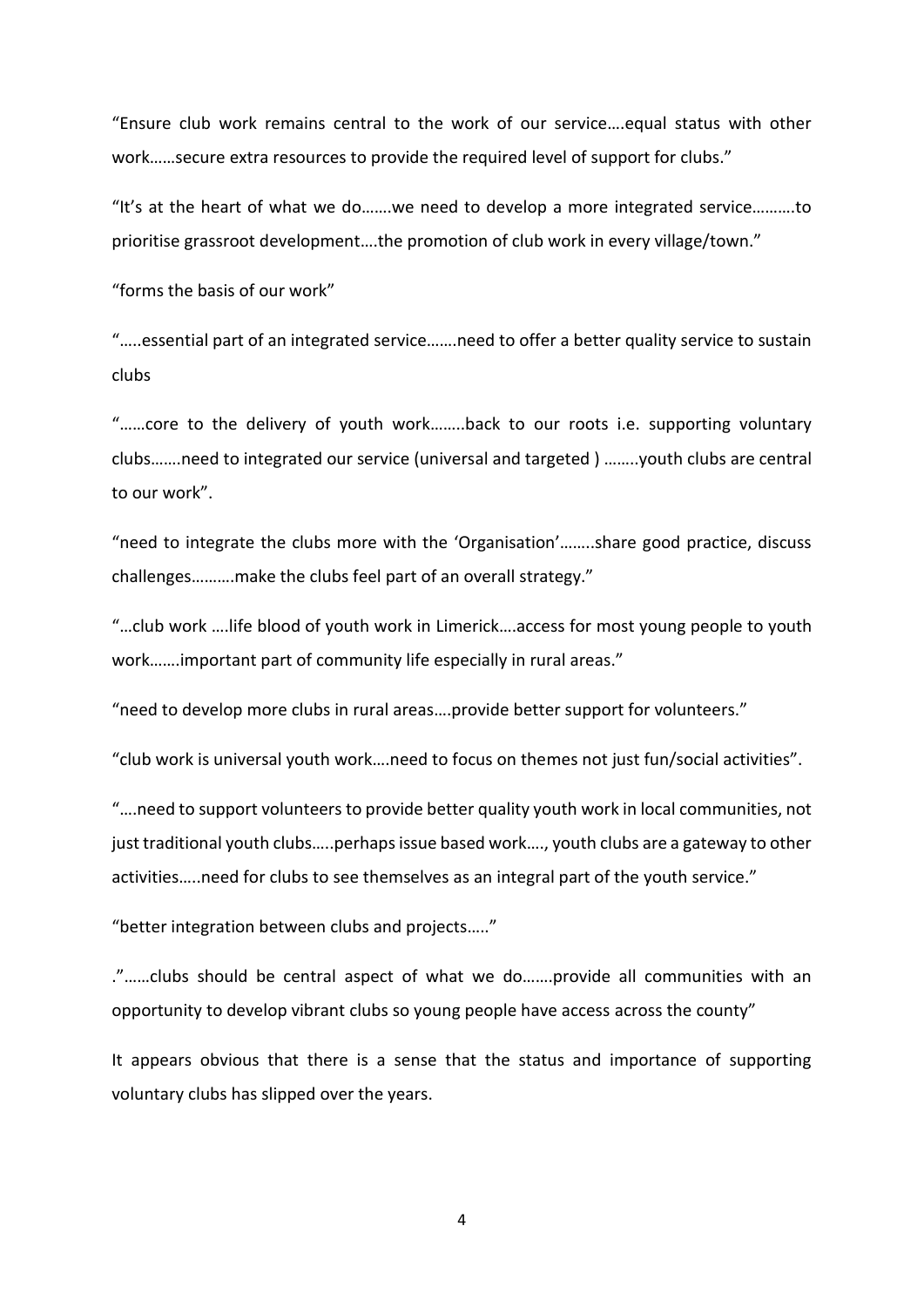It is critical that the role of developing and supporting voluntary youth clubs be integrated with the other roles carried out by the services. The youth work provided by voluntary clubs needs to be part of an integrated youth work provision for the Region.

The aspirations expressed by many of the Services in their Vision statements is not reflected in their present provision, nearly all the Regions expressed the need to develop more clubs and provide better support.

#### **Q1 Does your Service have plans to grow the number of voluntary clubs in their Region?**

75% of Services responded positively to this question however when asked to elaborate, were vague on specific plans and had set no targets for the Service or staff. Those Services that did state targets set 2 as the average number of new clubs they planned to develop (targets ranged from 2 to 5). A number of services set targets over a 2 year period. The data did not include information on the estimated number of clubs that are expected to (or may) close over the year so it is difficult to estimate real growth figures.

While it is evident that most Services want to grow the number of Voluntary Clubs in their Region it is also evident that most have not formally planned to ensure the development happens, have not set specific targets for their Service or for staff involved in supporting Voluntary Clubs. It is important that a designated person, either staff or volunteer takes responsibility for this area of work.

The 25% of Services that indicated that they had no plans to develop new Voluntary Clubs stated a number of reasons (no designated club worker, lack of capacity amongst existing staff being the most common). Youth services with limited resources need to consider alternative and creative responses to developing their club support work, for example working collaboratively with other services, use of community employment staff and/or volunteers and additional support from the national office.

#### **Q2**. **Services were asked to identify the cost of supporting a Voluntary Club in their Region**.

Over 60% of services either did not or could not respond to this Question. Of those that did respond the figure ranged from e500 to e9, 800. Two Services gave an overall cost of their club support work (e45, 300 and e100, 841 respectfully)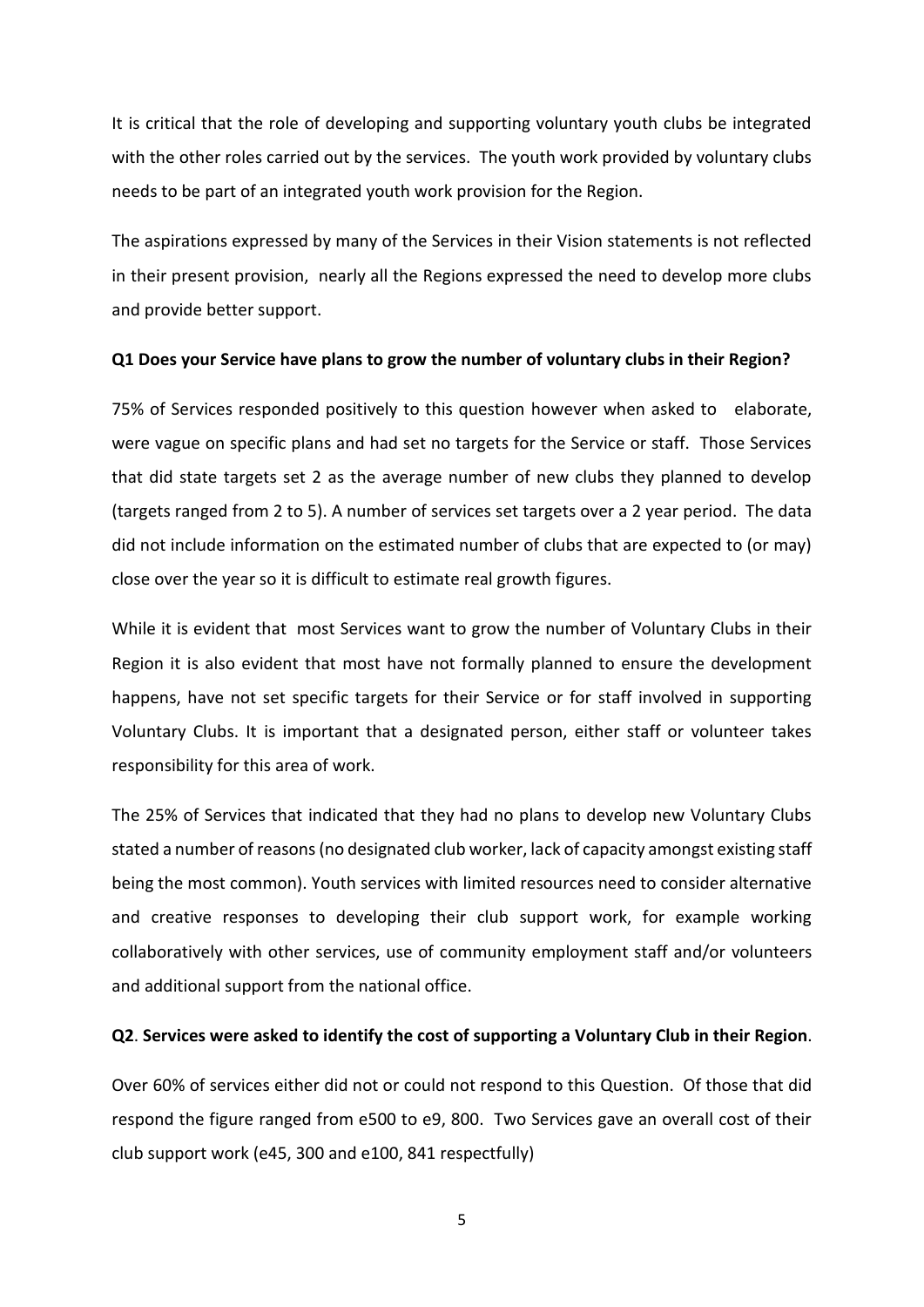In terms of resource allocation it would appear that many of the Services have not quantified the level of resources that they are allocating to supporting and developing Voluntary Clubs. Nationally it is important that at a minimum level of support for the development and sustainability of voluntary youth clubs is agreed by the Regional services. It is important that the National Office in making representation for increased resources for this work have accurate figures on the cost of developing and sustaining Voluntary Youth Clubs. In the context of the roll out of the NQSF for voluntary groups the role of Youth Services and National Youth Organisations in supporting Clubs to meet agreed standards will be a very real issue. Agreeing a cost per unit and what that cost includes is an immediate priority for Youth Work Ireland.

# **Q3**. **Describe the kinds**/**quantity of support provided by your Service to Voluntary Youth Clubs**?

The most popular responses to the question were as follows.

- **1.** Child Protection Training
- **2.** Training for leaders (Inc. intro. To youth work, roles and responsibilities, committee work, junior leadership etc.)
- **3.** Regular contact by phone and email.

90% of the Services indicated they provided the above services to their clubs.

- **4.** Club visits
- **5.** Interclub/ Regional events
- **6.** Garda vetting/ volunteer checks.

60% of Services indicated they provided the above services to their clubs.

- **7.** Insurance
- **8.** Information flow
- **9.** General Admin support
- **10.** Regional forum/networks.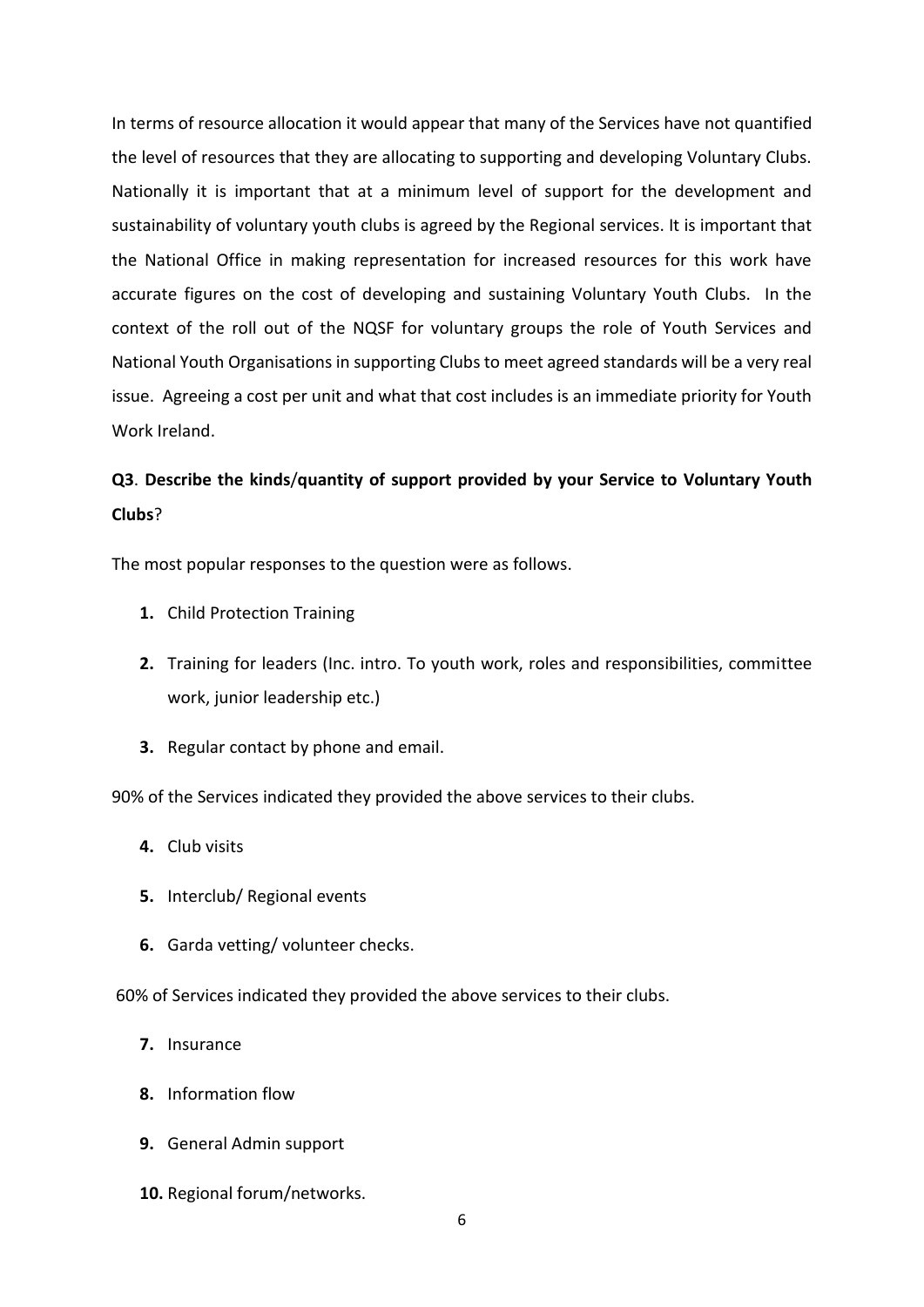25% of Services indicated they provided the above services.

Other kinds of supports identified included Crisis intervention (3 Services), Volunteer recruitment (3 Services) and one Service indicated they had a staff member present at every Voluntary Club.

It is noted that few of the Services mentioned support in rolling out the NQSF for Voluntary Clubs, and only one Service mentioned the Starting Out Programme. The question of information flow on National Developments in Youth Work within Youth Work Ireland may have to be reviewed.

#### **Q4**. **How many staff visits to clubs per year on average**?

Responses ranged from none (2), to being present at every club (1). Generally clubs were visited between 1 and 3 times per year, with the average number of visits being 2 (50%).

The issue of minimum standards should be considered and whether a Service is required to visit every Club a minimum number of times per year.

#### **Q5**. **Does your Service network your Voluntary Clubs**?

Approximately 60% of the Services (11) responded positively to this question, networking their clubs in a variety of ways e.g. Events, Forums, and Training. Four Services did not network their clubs (primarily because poor responses to networking attempts in the past). Two other Services planned to introduce networking in the future (2014 or 2015). It is important that the Organisation identifies and reviews successful models of networking at clubs and looks to duplicate these models in other areas.

#### **Q6. Would your Service like to see a national structure for club networking?**

60% (10 Services) were in favour,

30% were not in favour,

10% were unsure.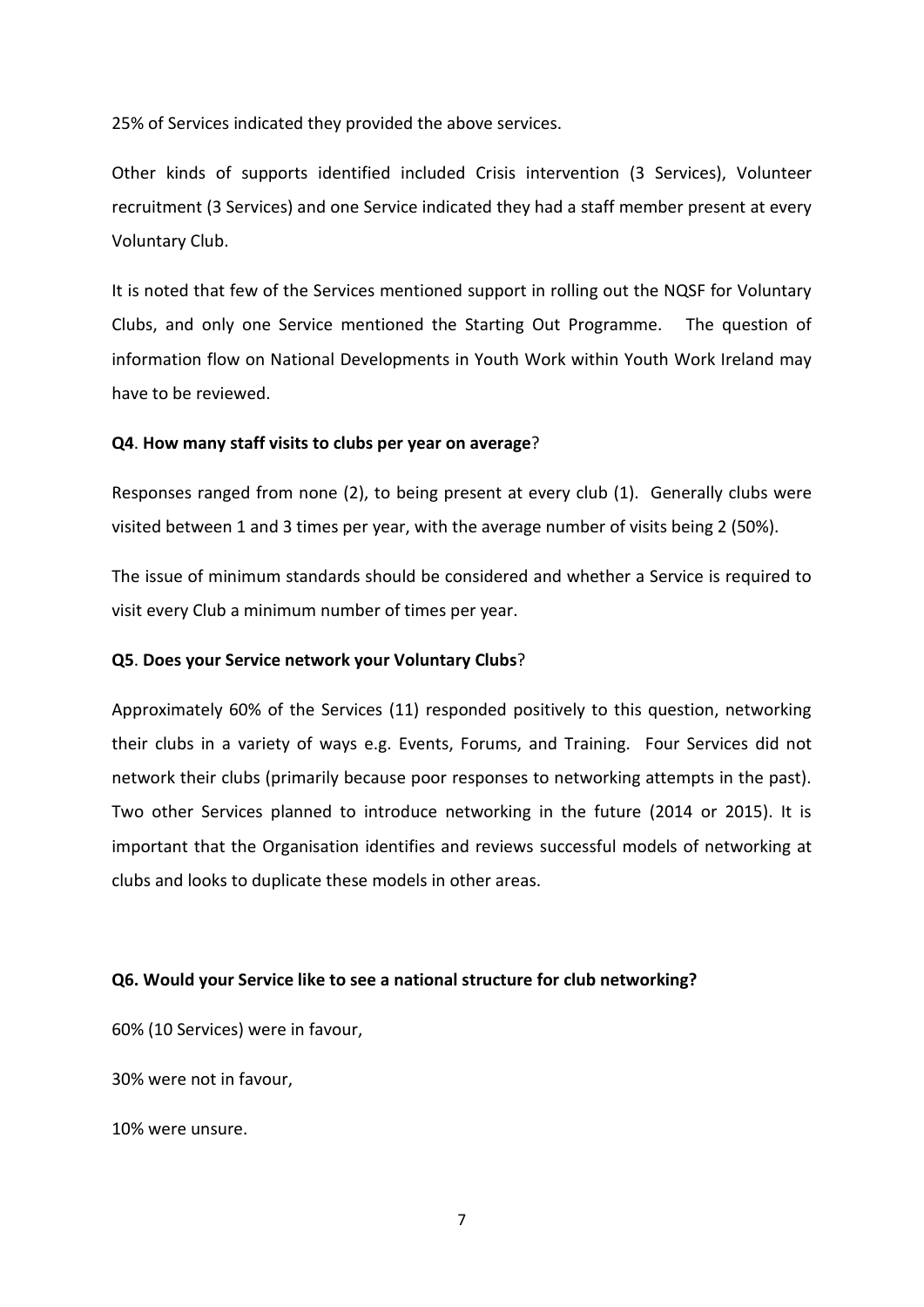Options for national networking included, networking of club development staff, organising national Volunteer events (perhaps alongside existing national events) and the use of online structures.

Issues and concerns expressed included, "pulling volunteers away from their role in the community", the cost for volunteers participating at Regional or National level, and "asking too much of the volunteer". Overall while most of the Services were in favour of national networking of clubs they expressed concerns over challenges and barriers they anticipated in moving this forward. A key question Youth Work Ireland should consider if the organisation had remained focused solely on the support of voluntary youth clubs, what would the role and function of the National Office be? It may be worth while researching National Office roles within other large youth organisations focusing solely on supporting voluntary youth work.

# **Q7. Would your Service like additional supports from National Office to better develop your club work?**

The response to this question was overwhelming positive (15 Services in favour, 1 unsure and 1 not in favour).

The roles and services for National Office most commonly identified included:

- Advocating/lobbying nationally on behalf of local Voluntary Youth Clubs (especially those in rural areas)
- National club co-ordinator.
- The development of a national resource pack that could be used locally,
- Standardise club training and club supports.
- Training for and networking for club development staff.
- Identify and facilitate national and international opportunities for club volunteers.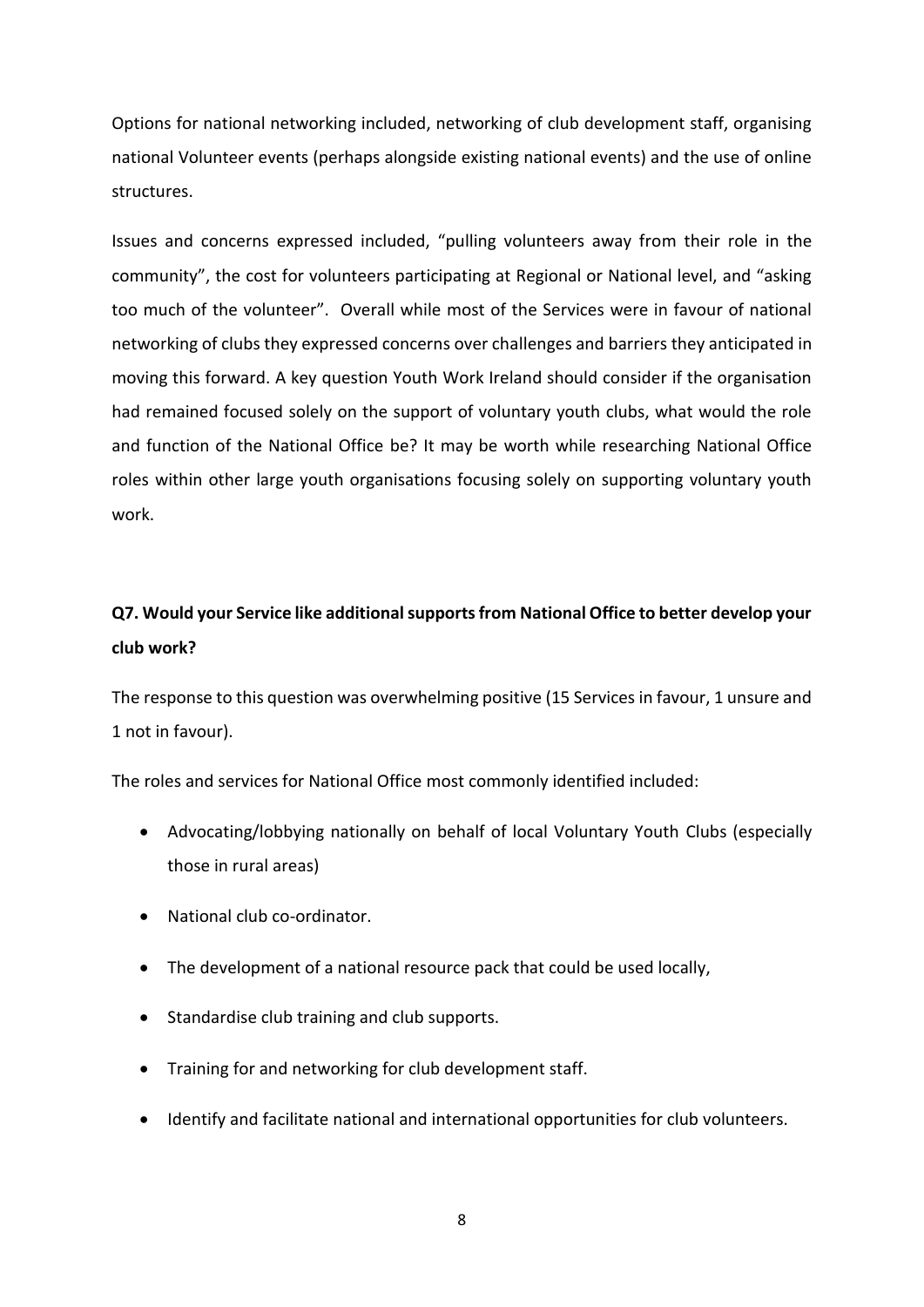• Network with other National Organisations involved in developing and supporting voluntary youth clubs/groups.

#### **Q8. Do your clubs participate in the following National Programmes?**

Irish Youth Music Awards:

75% of the Services reported that their clubs did not participate in the Music Awards. Of the 25% of Services that responded positively the number of clubs involved per Service was very small (average of 1 club).

Issues raised included "awards not promoted enough" "seen as a programme for projects with full time staff", cost of participation, standard to high and clubs do not know about them.

#### **Nollaig**

Just less than 50% of services reported that clubs in their Region participated. In the Regions with no participation reasons given included "no interest" and "to childish".

#### **Youth Factor**

50% of Services reported that clubs from their Region participated with some reporting good numbers of clubs involved. It appears to be the most popular of the National Programmes with an average of 6 clubs per region participating.

#### **Youth Games**

Just less than 50% of Services reported that clubs from their region participate with 5 Services reporting high levels of clubs taking part. The Services that reported no clubs participating mentioned cost, over competitiveness and lack of promotion as some of the barriers.

#### **Q9. Mini Grant Schemes.**

7 Services reported that clubs from their region had applied.

6 Services reported that none of their clubs had applied citing a range of reasons (e.g. associated clubs excluded, clubs unaware of the scheme, 2<sup>nd</sup> round not advertised and level of paperwork involved)

4 Services were unaware if clubs from their region had applied.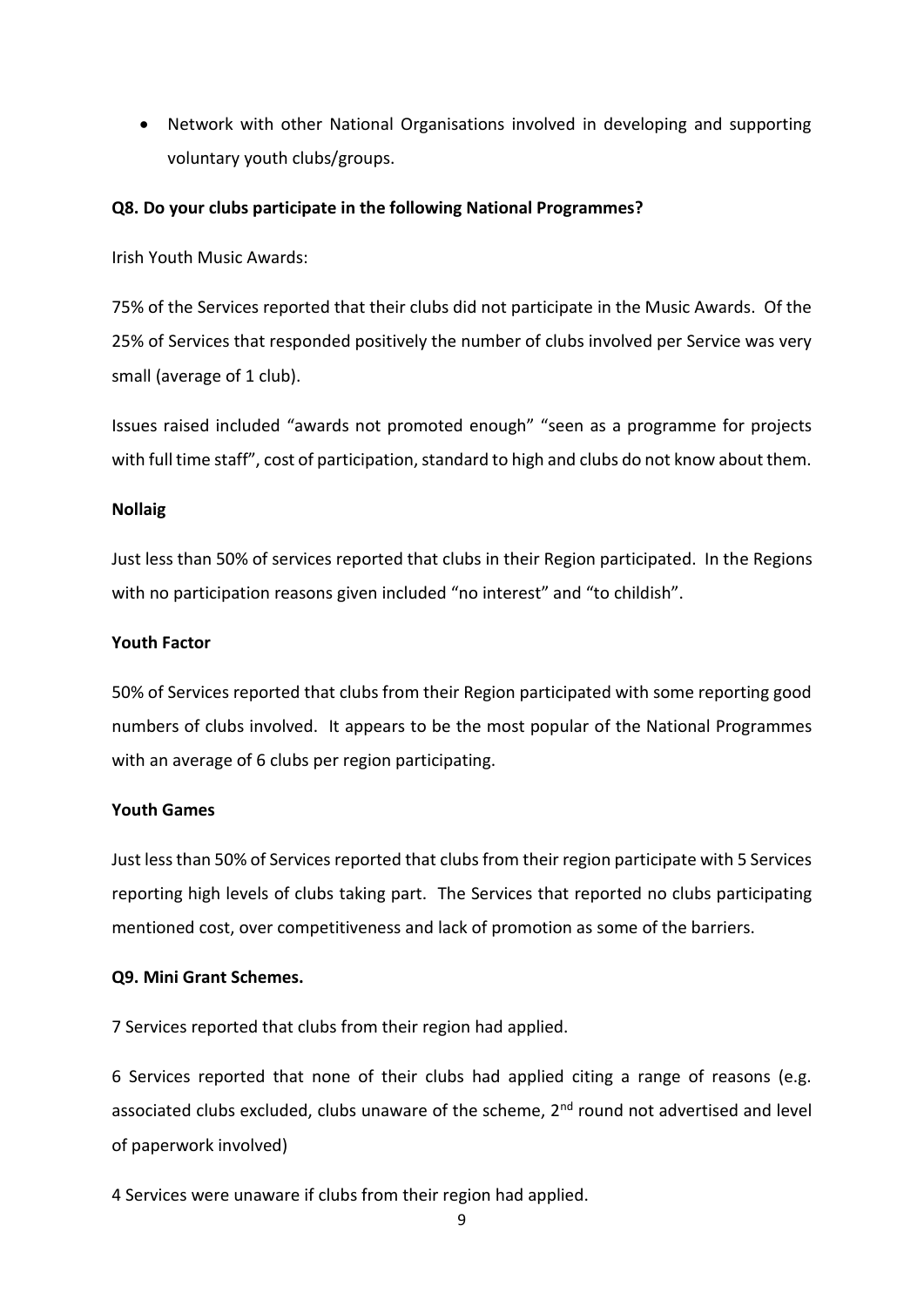# **Q10. What support do you offer your Voluntary Club Leaders?**

Many of the Services referred back to Q3. Or repeated the answers given to Q3. The majority of responses related to Child Protection Training and Leadership/ Youth Work training. Interestingly, as with Q3 only one service mentioned the recruitment of new volunteers and the development of new clubs.

# **Q12 what is the vision for the place of Voluntary youth Club work nationally?**

40% of the Regional Services did not respond to this question, however an opportunity should be provided for reflection and discussion on the role of the National Office in relation to voluntary youth clubs.

For the 60% of clubs that did respond the common themes that emerged included the following:

- **A.** Representing the voluntary clubs at a national level including advocating on their behalf for better resources, promoting the value of their work and the significant role that volunteers play, and highlighting the importance of the role that voluntary clubs play in the life of rural communities.
- **B.** Reviewing the existing vision of voluntary clubs, explicitly demonstrating their value, and exploring additional models of youth work provision.
- **C.** Create a National Body that voluntary clubs/groups can identify with and be proud of their association with.
- **D.** Provide access routes for young people and volunteers to participate in National and international experiences.
- **E.** It is recommended that the National Strategic Planning Process gives this area of work due consideration.

# **Q13. What do you consider to be the outcomes of your club work for young people?**

The most commonly identified outcomes were that Voluntary Clubs:

**A.** Provided a safe space for young people, locally accessible.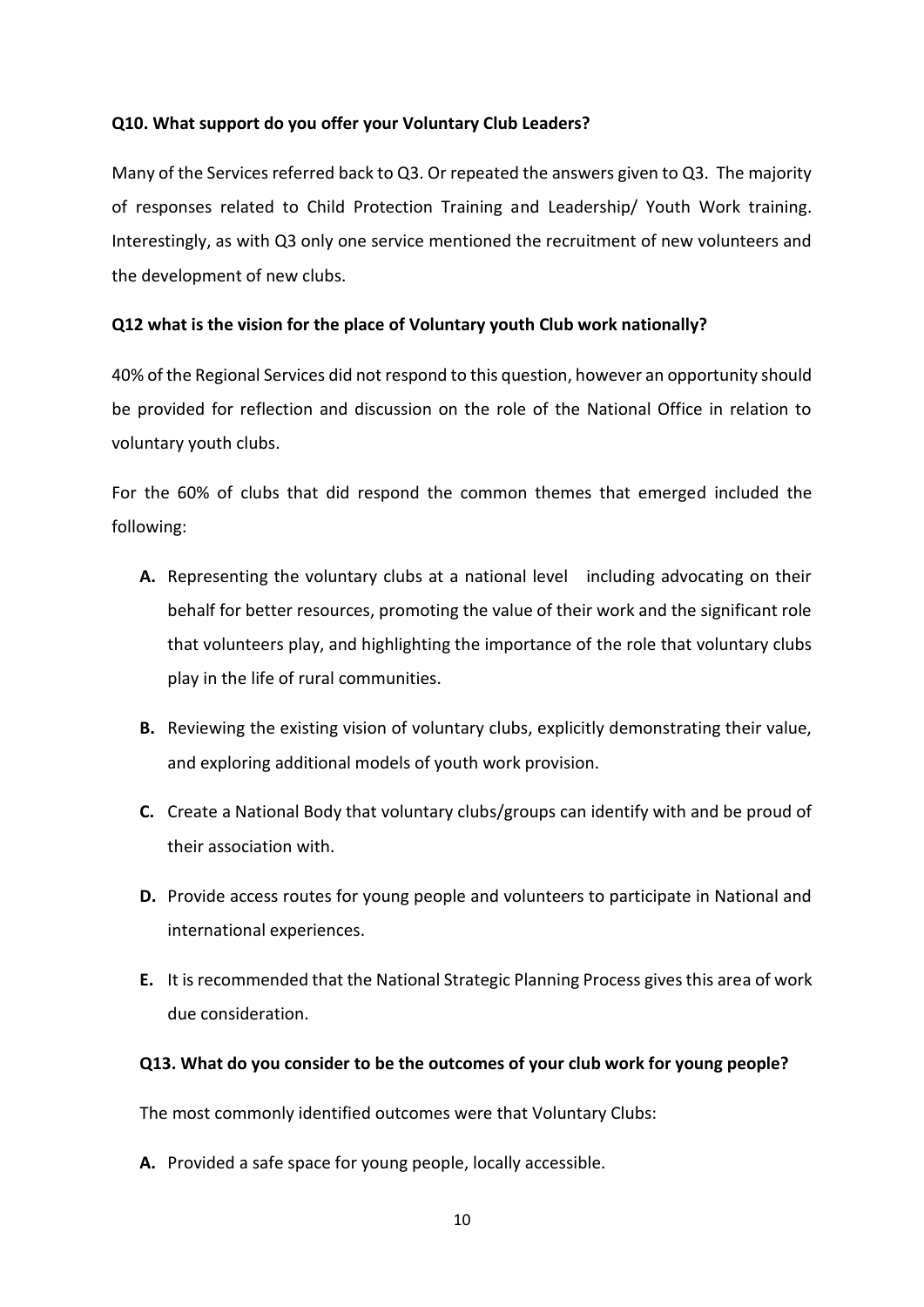- **B.** Provided a sense of community, helped young people identify with their community, developed a sense of civic pride/responsibility in young people.
- **C.** Provided opportunities for young people to develop increased self-esteem, new skills (including life skills)
- **D.** The experience of good role models and to value volunteers.

Some individual responses identified outcomes in relation to:

- **A.** Inclusion, equality and racism.
- **B.** Youth participation, opportunities for leadership roles.
- **C.** Opportunities for new experiences.
- **D.** Positive relationships with adult
- **E.** A place where volunteers can gain experiences

Many of these outcomes reflect recent research by Dr. Maurice Devlin and Anna Cunning (The Purpose and Outcomes of Youth Work) and both documents should be used as the basis of highlighting the value of voluntary youth work to young people and their communities.

# **Conclusion**

As one of the largest youth work organisations in the country Youth Work Ireland understands:

- That youth work is an informal educational and developmental process,
- That the involvement of a caring adult in a young person's life has significant positive outcomes for the young person
- That there is ample evidence of very positive outcomes for the young people who get the opportunity to participate in quality youth work.

# *Youth work Ireland also accepts that access to quality youth work, for the*

# *vast majority of Irish young people will be through a voluntary youth club,*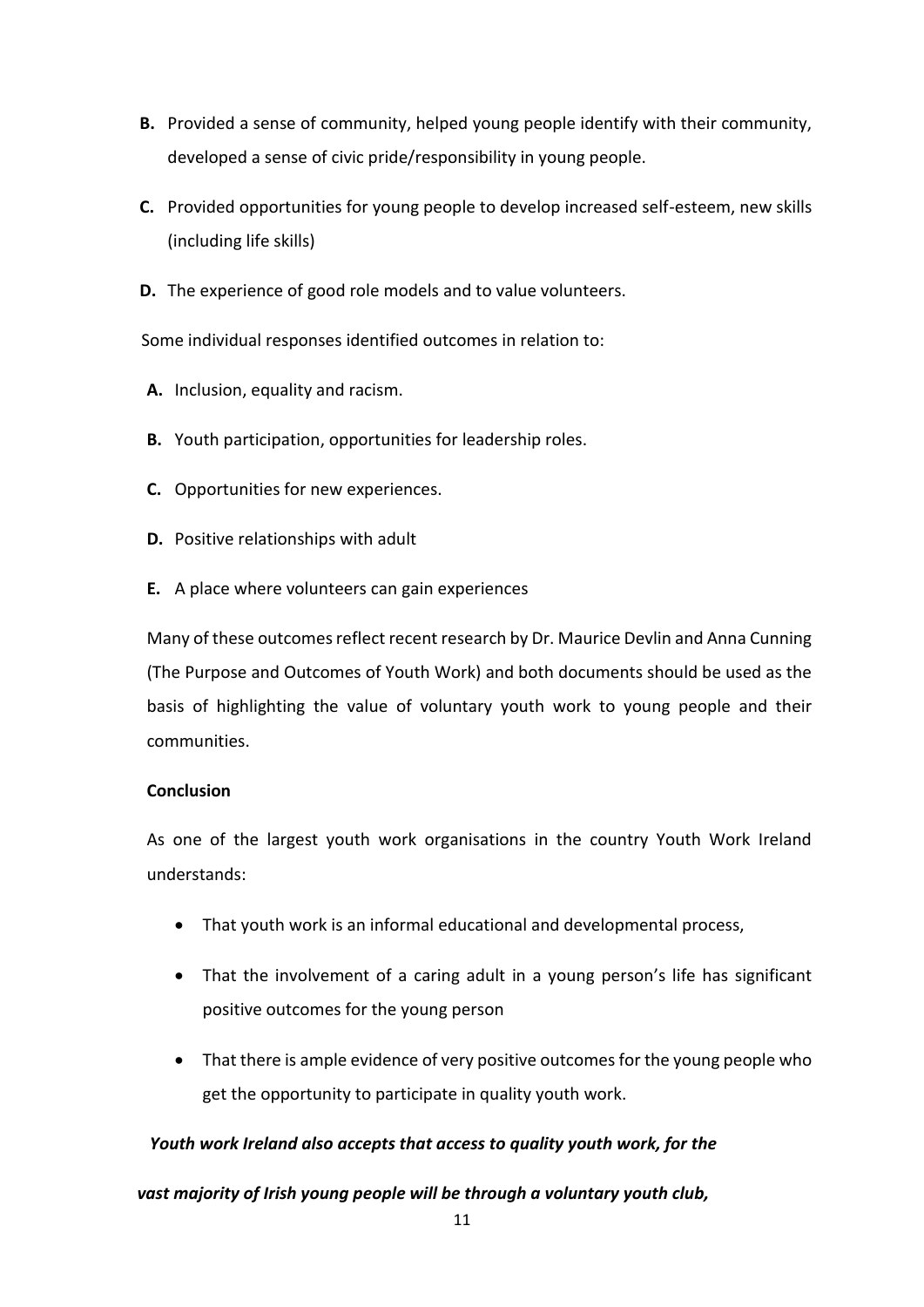# *And that young people who chose to participate in youth work have a right to access good quality youth work.*

 At NYWAC and other forums where Youth Organisations and the various Funders meet there is constant reference to the enormous contribution that Voluntary Youth Work makes to the lives of Irish young people and to Irish Society. Many National Youth Organisations were founded to support Voluntary Youth Groups on the ground. However that status and Significance some Organisations give to the work of supporting and Developing voluntary clubs seems to be diminished. Time, energy and resources have become concentrated on the development of youth projects targeted at a relatively small number of very disadvantaged young people. Much of the focus of youth work has been centred on this area of Intervention.

#### **The Member Services of Youth Work Ireland should consider a number of actions:**

Commit to ensuring an appropriate status and resources are allocated to developing and supporting Voluntary Youth Work. Identify and adhere to an agreed minimum level of support for voluntary youth work in their Region.

Commit to ensuring that the Voluntary Youth Work provision in their Region is part of an integrated Youth Work Plan. Consider the possibility of collaborating with other Regions to ensure the best possible outcomes for this work.

Ensure that the support of Voluntary Youth Groups is properly planned, that targets are set and reviewed and that this area of their work is included in their strategic planning processes.

Review the existing Voluntary Youth Club provision in their Region with particular reference to the age groups being catered (a brief review of clubs in one Region indicated that 80% of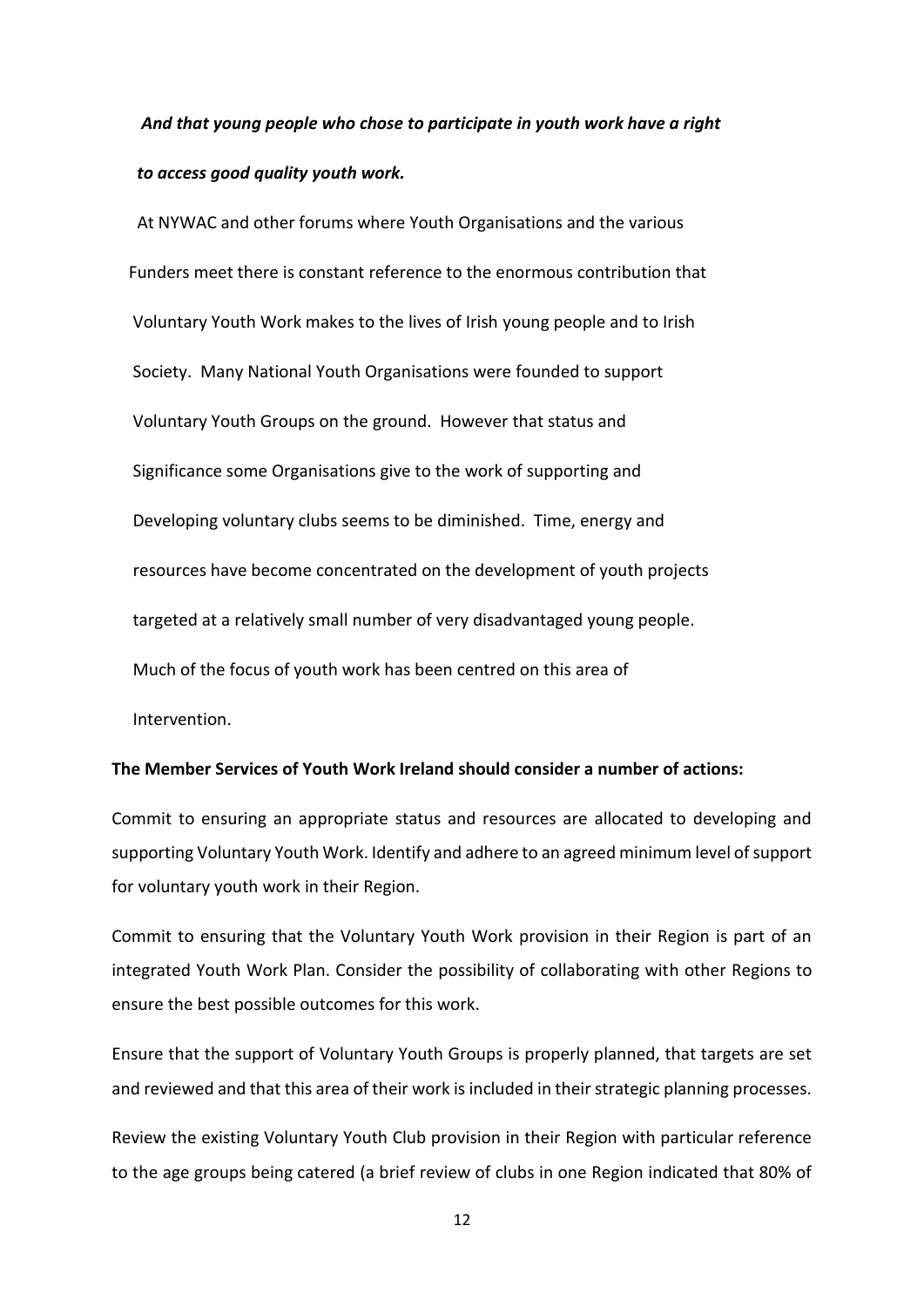their clubs catered for children under 13 only, with some of these catering for very young children i.e. 5 to 8 years, in fact only 2 clubs in the Region appeared to have members over 14yrs)

Review the type and quality of the Voluntary Youth Club provision in their Region e.g. what percentage of groups are youth activity groups and what percentage would be considered youth development groups.

Consider developing and launching a number of alternative models of voluntary youth groups (other than the traditional youth club).

Consider the issues relating to providing support(as a local youth service) to Voluntary Youth Groups affiliated to other National Youth Organisations or operating as independent community youth groups.

Review models of volunteer recruitment, training and retention, research models used by other Youth Organisations both here and abroad.

Review the relationship between the individual Voluntary Club and the National Office/Organisation. Youth Work Ireland should consider reviewing its national brand in relation to their voluntary youth clubs. The promotion of the value of a voluntary youth group in communities should become a priority for National Office.

That the National Office should create and make use of every opportunity to promote Voluntary Youth Work and to lobby for adequate resources

That the National Office should work with its member Services to agree minimum levels of support for their Voluntary Clubs and Volunteers, particularly in the context of the rollout of the NQSF at a local unit level.

#### **Time Frame:**

In reviewing David Mann's Confidential Report to Youth Work Ireland on Member Clubs, one of the key facts will seem to indicate a degree of urgency in revamping and revitalising the support of voluntary youth groups. David's report would seem to indicate a dramatic drop of